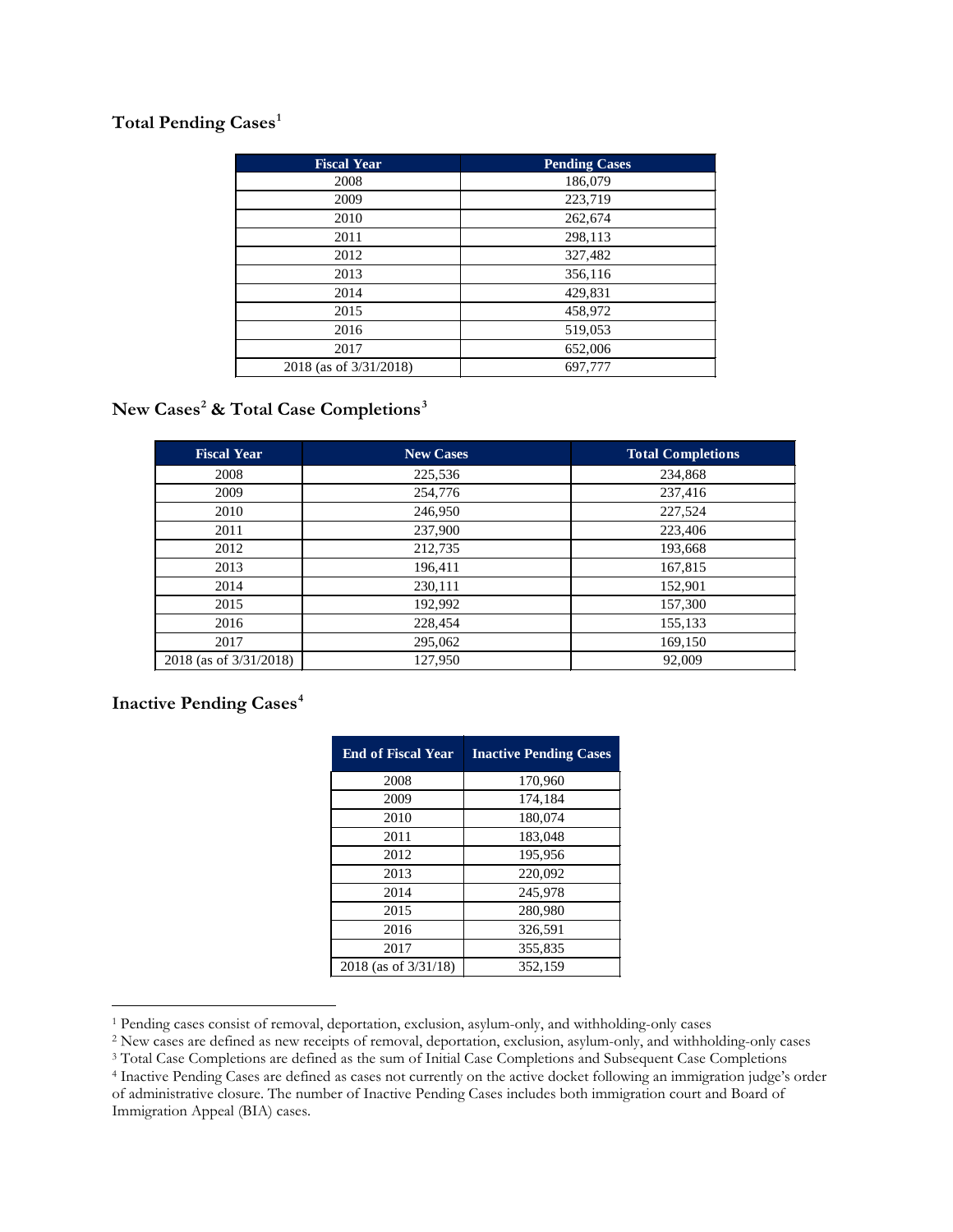#### In Absentia **Removal Orders[5](#page-1-0)**

| <b>Fiscal Year</b>     | <b>Total In Absentia Removal</b><br><b>Orders</b> | In Absentia<br><b>Removal Orders of</b><br><b>Aliens Released</b><br>from Custody |
|------------------------|---------------------------------------------------|-----------------------------------------------------------------------------------|
| 2008                   | 21,360                                            | 3,950                                                                             |
| 2009                   | 18,658                                            | 3,644                                                                             |
| 2010                   | 20,412                                            | 3,676                                                                             |
| 2011                   | 18,467                                            | 5,632                                                                             |
| 2012                   | 16,491                                            | 6,683                                                                             |
| 2013                   | 18,345                                            | 8,129                                                                             |
| 2014                   | 22,952                                            | 9,440                                                                             |
| 2015                   | 34,686                                            | 10,335                                                                            |
| 2016                   | 32,149                                            | 9,105                                                                             |
| 2017                   | 40,579                                            | 11,022                                                                            |
| 2018 (as of 3/31/2018) | 22,411                                            | 5.959                                                                             |

# **Asylum Rates[6](#page-1-1)**

-

| <b>Fiscal Year</b>   | <b>Asylum</b><br><b>Grants</b> | <b>Grant Rate</b> | <b>Asylum</b><br><b>Denials</b> | <b>Denial Rate</b> | <b>Asylum</b><br><b>Others</b> | Other<br><b>Closure Rate</b> | <b>Administrative</b><br><b>Closures</b> | <b>Administrative</b><br><b>Closure Rate</b> | <b>Total</b> |
|----------------------|--------------------------------|-------------------|---------------------------------|--------------------|--------------------------------|------------------------------|------------------------------------------|----------------------------------------------|--------------|
| 2009                 | 8.745                          | 26.43%            | 9,631                           | 29.11%             | 13,262                         | 40.08%                       | 1,447                                    | 4.37%                                        | 33,085       |
| 2010                 | 8.480                          | 27.23%            | 8.167                           | 26.23%             | 11.694                         | 37.56%                       | 2.797                                    | 8.98%                                        | 31,138       |
| 2011                 | 10.072                         | 32.88%            | 9.174                           | 29.95%             | 10.243                         | 33.44%                       | 1,145                                    | 3.74%                                        | 30,634       |
| 2012                 | 10.650                         | 32.50%            | 8.349                           | 25.47%             | 9.922                          | 30.27%                       | 3,853                                    | 11.76%                                       | 32,774       |
| 2013                 | 9.819                          | 26.99%            | 8.744                           | 24.04%             | 10.090                         | 27.74%                       | 7.721                                    | 21.23%                                       | 36,374       |
| 2014                 | 8.710                          | 24.71%            | 9.219                           | 26.16%             | 9.836                          | 27.91%                       | 7.481                                    | 21.23%                                       | 35,246       |
| 2015                 | 8.231                          | 20.50%            | 8.813                           | 21.95%             | 10.733                         | 26.73%                       | 12,382                                   | 30.83%                                       | 40,159       |
| 2016                 | 8.772                          | 16.86%            | 11.736                          | 22.56%             | 12.642                         | 24.30%                       | 18.872                                   | 36.28%                                       | 52.022       |
| 2017                 | 10.690                         | 20.22%            | 17.718                          | 33.51%             | 14.623                         | 27.66%                       | 9.840                                    | 18.61%                                       | 52,871       |
| 2018 (as of 3/31/18) | 6,302                          | 22.08%            | 11.937                          | 41.82%             | 8.793                          | 30.81%                       | 1,511                                    | 5.29%                                        | 28,543       |

#### **Defensive Asylum Applications[7](#page-1-2)**

| <b>Fiscal Year</b>     | <b>Defensive Asylum</b><br><b>Applications Filed</b> | <b>Defensive Asylum</b><br><b>Granted</b> | <b>Defensive Receipts:</b><br><b>Defensive Grants Ratio</b> |
|------------------------|------------------------------------------------------|-------------------------------------------|-------------------------------------------------------------|
| 2008                   | 13,214                                               | 2,928                                     | 4.51:1                                                      |
| 2009                   | 12,259                                               | 2,458                                     | 4.98:1                                                      |
| 2010                   | 12,771                                               | 2,273                                     | 5.61:1                                                      |
| 2011                   | 17,981                                               | 2,808                                     | 6.4:1                                                       |
| 2012                   | 19,893                                               | 2,891                                     | 6.88:1                                                      |
| 2013                   | 23,302                                               | 2,620                                     | 8.89:1                                                      |
| 2014                   | 30,962                                               | 2,766                                     | 11.19:1                                                     |
| 2015                   | 45,805                                               | 3,388                                     | 13.51:1                                                     |
| 2016                   | 68,530                                               | 4,864                                     | 14.08:1                                                     |
| 2017                   | 119,144                                              | 6,988                                     | 17.04:1                                                     |
| 2018 (as of 3/31/2018) | 60.386                                               | 4.317                                     | 13.98:1                                                     |

<span id="page-1-1"></span><span id="page-1-0"></span> asylum-only proceedings. "Asylum Others" have a decision of abandonment, not adjudicated, other, or withdrawn. <sup>6</sup> Asylum decisions on affirmative and defensive applications issued in completed removal, deportation, exclusion, and "Administrative Closures" are decisions that have not been placed back on the docket following a granted motion to recalendar.

<span id="page-1-2"></span><sup>7</sup> Defensive Asylum Applications filed and Defensive Asylum Applications granted in removal, deportation, exclusion, and asylum-only proceedings.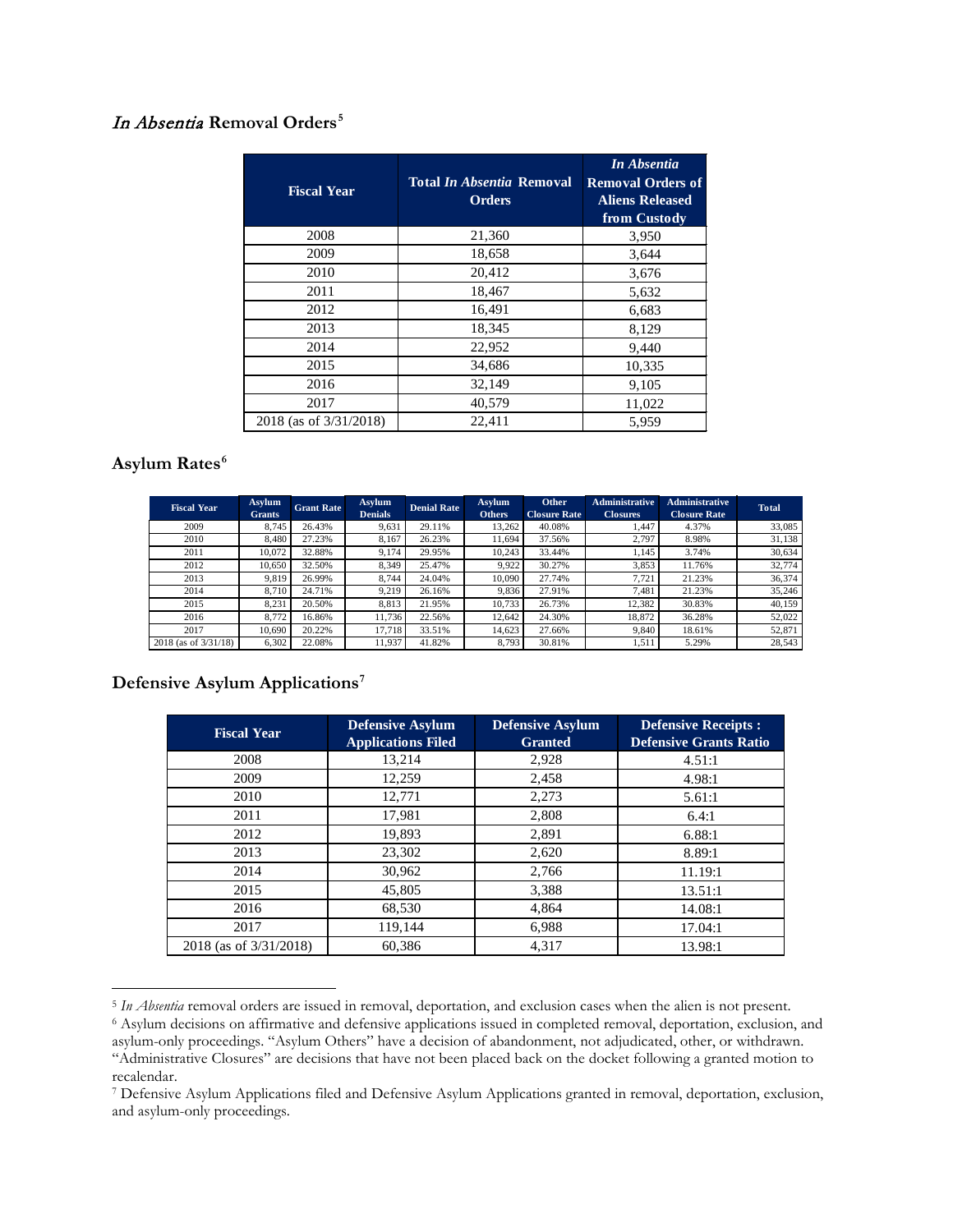# **Asylum Applicant** In Absentia **Removal Orders[8](#page-2-0)**

| <b>Fiscal Year</b>     | <i>In Absentia Removal Orders</i> |
|------------------------|-----------------------------------|
| 2008                   | 3,545                             |
| 2009                   | 3,313                             |
| 2010                   | 1,784                             |
| 2011                   | 1,616                             |
| 2012                   | 1,545                             |
| 2013                   | 1,692                             |
| 2014                   | 1,707                             |
| 2015                   | 1,800                             |
| 2016                   | 2,926                             |
| 2017                   | 4,599                             |
| 2018 (as of 3/31/2018) | 3.256                             |

## **Pending Unaccompanied Children (UAC) Cases**

| <b>Fiscal Year</b>     | <b>Pending UAC Cases</b> |
|------------------------|--------------------------|
| 2008                   | 3,186                    |
| 2009                   | 3.254                    |
| 2010                   | 3.974                    |
| 2011                   | 4,320                    |
| 2012                   | 5,510                    |
| 2013                   | 6,790                    |
| 2014                   | 18,854                   |
| 2015                   | 31,622                   |
| 2016                   | 51,706                   |
| 2017                   | 71,521                   |
| 2018 (as of 3/31/2018) | 76,634                   |

#### **Current Number of UAC Cases Pending Longer Than Three Years**

| <b>Fiscal Year</b>     | <b>Pending Longer Than Three Years</b> |
|------------------------|----------------------------------------|
| 2018 (as of 3/31/2018) | 8.378                                  |

# **UAC** In Absentia **Removal Orders[9](#page-2-1)**

 $\overline{a}$ 

| <b>Fiscal Year</b>     | <i>In Absentia Removal Orders</i> |
|------------------------|-----------------------------------|
| 2008                   | 888                               |
| 2009                   | 644                               |
| 2010                   | 521                               |
| 2011                   | 579                               |
| 2012                   | 584                               |
| 2013                   | 913                               |
| 2014                   | 2,138                             |
| 2015                   | 7,280                             |
| 2016                   | 6,557                             |
| 2017                   | 6,931                             |
| 2018 (as of 3/31/2018) | 3,487                             |

<span id="page-2-0"></span><sup>8</sup>*In Absentia* removal orders issued in removal, deportation, and exclusion proceedings in which an asylum application had been filed.

<span id="page-2-1"></span> 9 *In Absentia* removal orders are issued in removal, deportation, and exclusion cases when the alien is not present.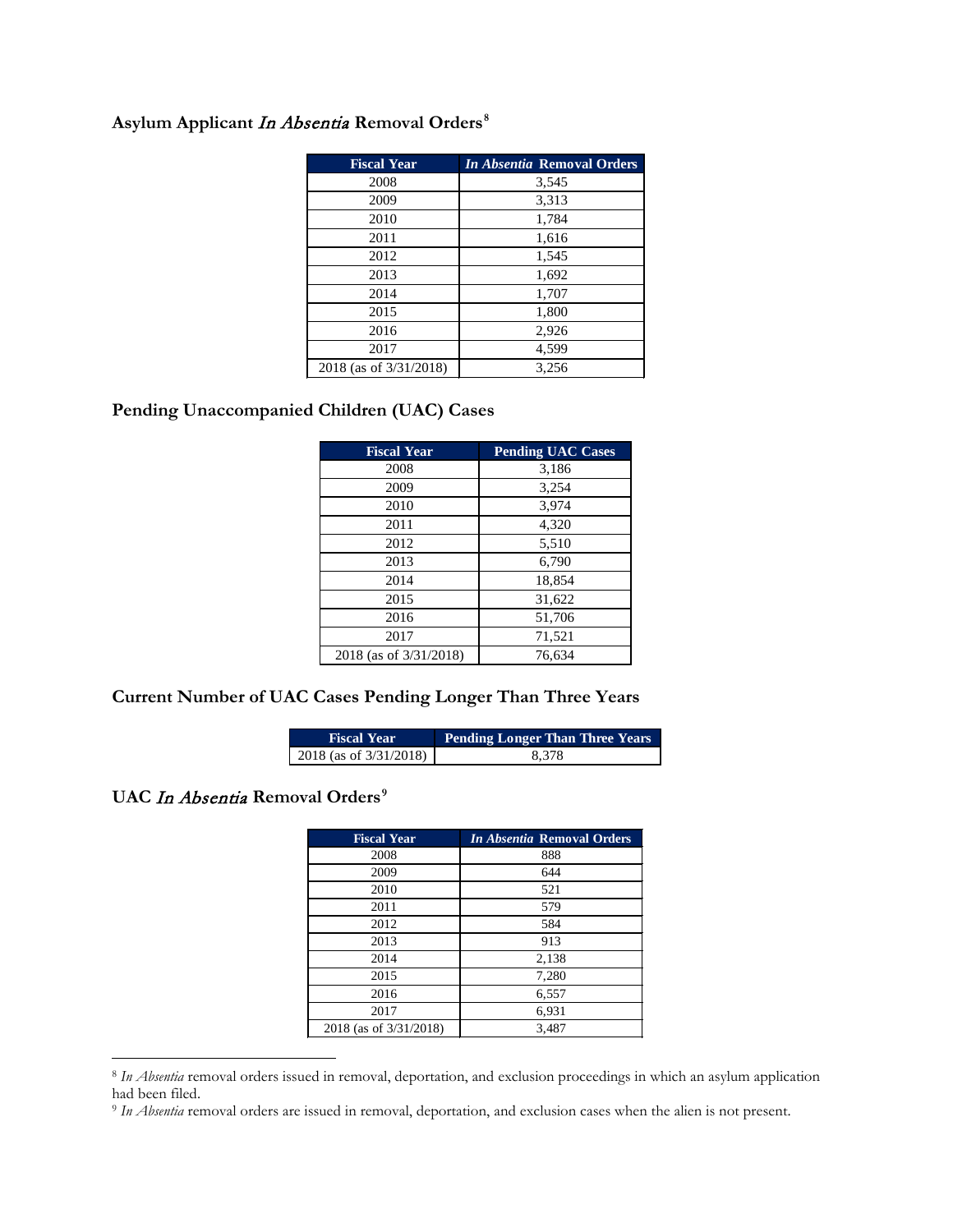# **Median Completion Times for Detained Cases[10](#page-3-0)**

| <b>Fiscal Year</b>     | <b>Median Days Completed</b> |
|------------------------|------------------------------|
| 2008                   | 7                            |
| 2009                   | 8                            |
| 2010                   | 12                           |
| 2011                   | 16                           |
| 2012                   | 18                           |
| 2013                   | 26                           |
| 2014                   | 29                           |
| 2015                   | 36                           |
| 2016                   | 44                           |
| 2017                   | 43                           |
| 2018 (as of 3/31/2018) | 40                           |

 $\overline{a}$ 

<span id="page-3-0"></span><sup>&</sup>lt;sup>10</sup> Detention status indicates the status at the time of the Initial Case Completion. Completion times are for Initial Case Completions in removal, deportation, exclusion, asylum-only, and withholding-only proceedings.